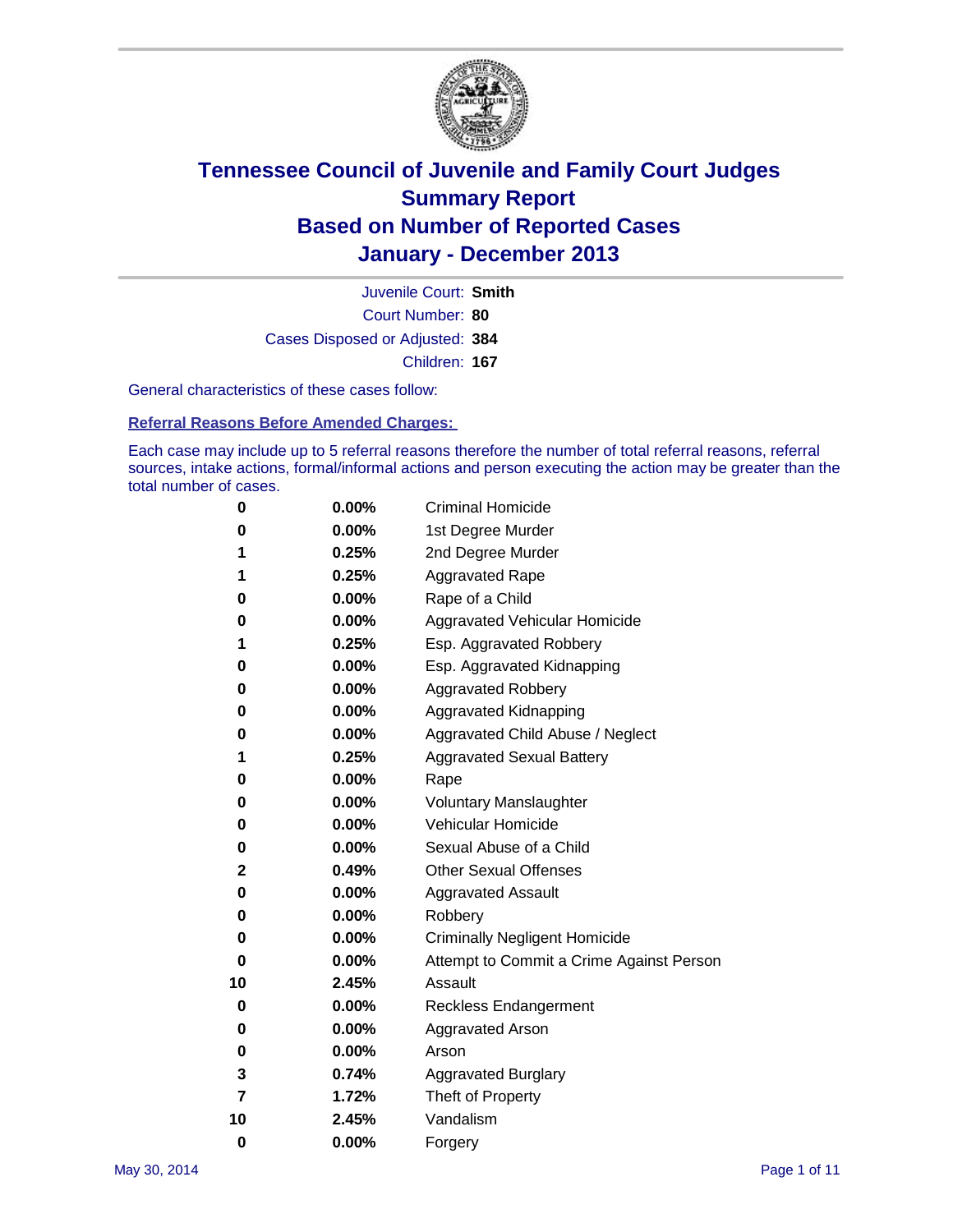

Court Number: **80** Juvenile Court: **Smith** Cases Disposed or Adjusted: **384** Children: **167**

#### **Referral Reasons Before Amended Charges:**

Each case may include up to 5 referral reasons therefore the number of total referral reasons, referral sources, intake actions, formal/informal actions and person executing the action may be greater than the total number of cases.

| 0 | 0.00%    | <b>Worthless Checks</b>                                     |
|---|----------|-------------------------------------------------------------|
| 0 | 0.00%    | Illegal Possession / Fraudulent Use of Credit / Debit Cards |
| 8 | 1.96%    | <b>Burglary</b>                                             |
| 0 | $0.00\%$ | Unauthorized Use of a Vehicle                               |
| 0 | 0.00%    | <b>Cruelty to Animals</b>                                   |
| 1 | 0.25%    | Sale of Controlled Substances                               |
| 1 | 0.25%    | <b>Other Drug Offenses</b>                                  |
| 4 | 0.98%    | Possession of Controlled Substances                         |
| 0 | 0.00%    | <b>Criminal Attempt</b>                                     |
| 2 | 0.49%    | Carrying Weapons on School Property                         |
| 0 | 0.00%    | Unlawful Carrying / Possession of a Weapon                  |
| 0 | 0.00%    | <b>Evading Arrest</b>                                       |
| 0 | 0.00%    | Escape                                                      |
| 0 | 0.00%    | Driving Under Influence (DUI)                               |
| 8 | 1.96%    | Possession / Consumption of Alcohol                         |
| 0 | $0.00\%$ | Resisting Stop, Frisk, Halt, Arrest or Search               |
| 0 | 0.00%    | <b>Aggravated Criminal Trespass</b>                         |
| 3 | 0.74%    | Harassment                                                  |
| 0 | 0.00%    | Failure to Appear                                           |
| 0 | 0.00%    | Filing a False Police Report                                |
| 0 | $0.00\%$ | Criminal Impersonation                                      |
| 2 | 0.49%    | <b>Disorderly Conduct</b>                                   |
| 0 | 0.00%    | <b>Criminal Trespass</b>                                    |
| 0 | 0.00%    | <b>Public Intoxication</b>                                  |
| 0 | 0.00%    | Gambling                                                    |
| 1 | 0.25%    | Traffic                                                     |
| 0 | 0.00%    | <b>Local Ordinances</b>                                     |
| 0 | 0.00%    | Violation of Wildlife Regulations                           |
| 0 | 0.00%    | Contempt of Court                                           |
| 1 | 0.25%    | Violation of Probation                                      |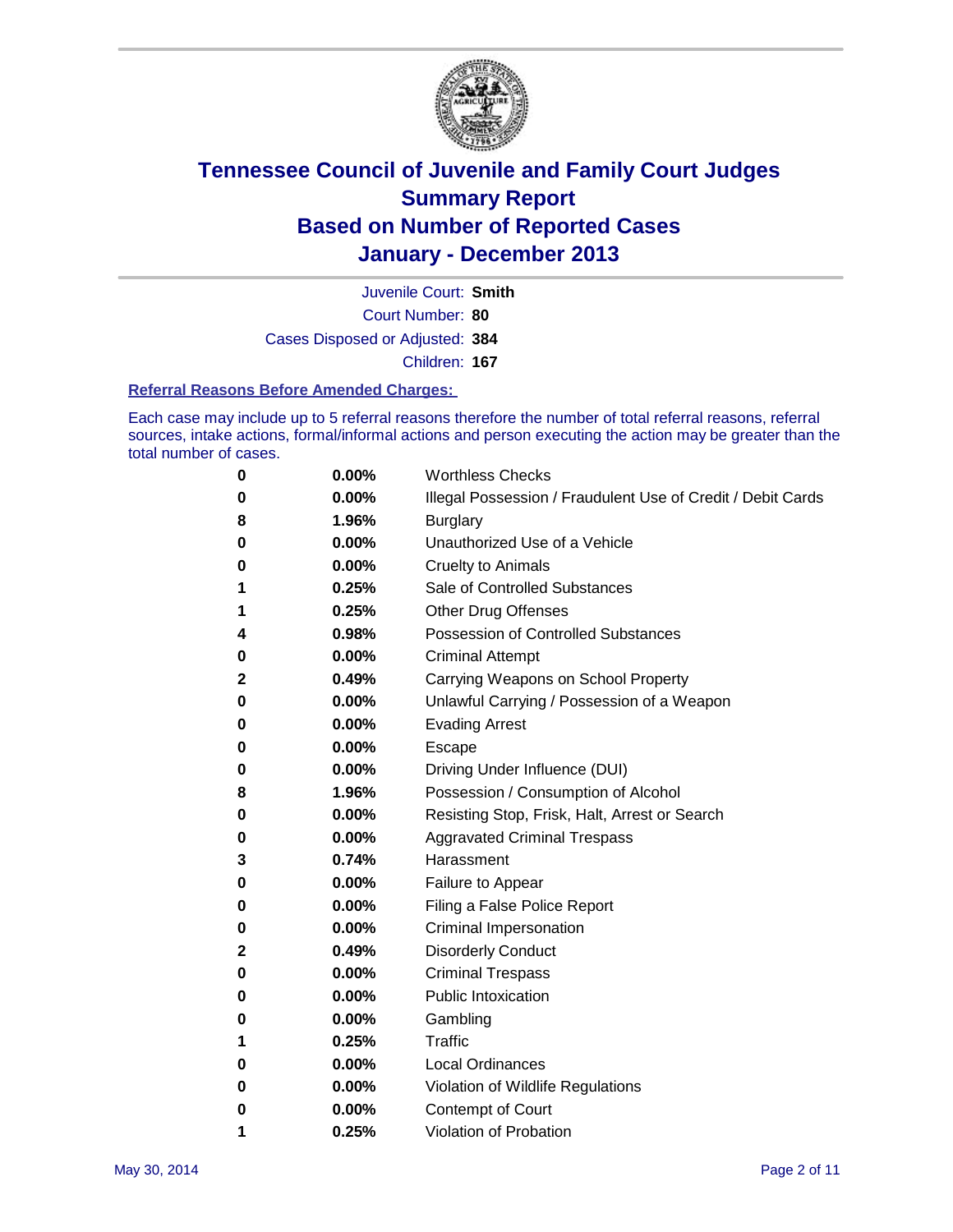

Court Number: **80** Juvenile Court: **Smith** Cases Disposed or Adjusted: **384** Children: **167**

#### **Referral Reasons Before Amended Charges:**

Each case may include up to 5 referral reasons therefore the number of total referral reasons, referral sources, intake actions, formal/informal actions and person executing the action may be greater than the total number of cases.

| 408          | 100.00%  | <b>Total Referrals</b>                 |
|--------------|----------|----------------------------------------|
| 1            | 0.25%    | Other                                  |
| 0            | 0.00%    | <b>Consent to Marry</b>                |
| 0            | 0.00%    | <b>Request for Medical Treatment</b>   |
| 0            | 0.00%    | Child Support                          |
| 0            | 0.00%    | Paternity / Legitimation               |
| 0            | 0.00%    | Visitation                             |
| 1            | 0.25%    | Custody                                |
| 0            | 0.00%    | <b>Foster Care Review</b>              |
| 0            | $0.00\%$ | <b>Administrative Review</b>           |
| 229          | 56.13%   | <b>Judicial Review</b>                 |
| 0            | 0.00%    | Violation of Informal Adjustment       |
| 0            | 0.00%    | <b>Violation of Pretrial Diversion</b> |
| 0            | 0.00%    | <b>Termination of Parental Rights</b>  |
| 93           | 22.79%   | Dependency / Neglect                   |
| 0            | 0.00%    | <b>Physically Abused Child</b>         |
| 0            | 0.00%    | Sexually Abused Child                  |
| 11           | 2.70%    | <b>Violation of Curfew</b>             |
| $\bf{0}$     | 0.00%    | Violation of a Valid Court Order       |
| 0            | 0.00%    | Possession of Tobacco Products         |
| 0            | 0.00%    | Out-of-State Runaway                   |
| $\mathbf{2}$ | 0.49%    | In-State Runaway                       |
| 0            | 0.00%    | Truancy                                |
| 4            | 0.98%    | Unruly Behavior                        |
| 0            | 0.00%    | <b>Violation of Aftercare</b>          |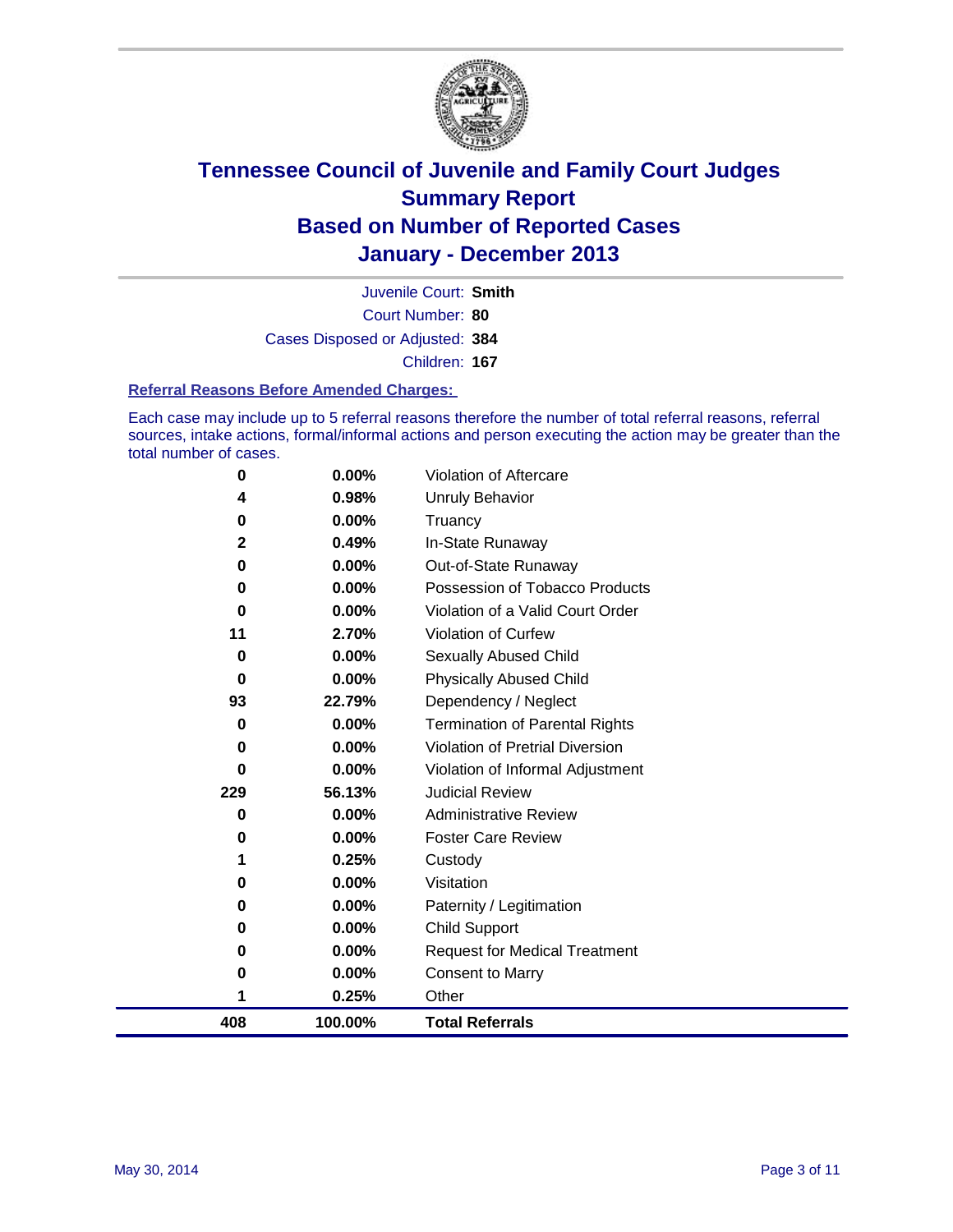

|                            |                                 | Juvenile Court: Smith |  |
|----------------------------|---------------------------------|-----------------------|--|
|                            |                                 | Court Number: 80      |  |
|                            | Cases Disposed or Adjusted: 384 |                       |  |
|                            |                                 | Children: 167         |  |
| <b>Referral Sources: 1</b> |                                 |                       |  |
| 66                         | 16.18%                          | Law Enforcement       |  |
| 8                          | 1.96%                           | Parents               |  |
| 2                          | 0.49%                           | Relatives             |  |

| 408 | 100.00%  | <b>Total Referral Sources</b>     |  |
|-----|----------|-----------------------------------|--|
| 0   | 0.00%    | Other                             |  |
| 0   | $0.00\%$ | <b>Unknown</b>                    |  |
| 0   | 0.00%    | Hospital                          |  |
| 0   | 0.00%    | Child & Parent                    |  |
| 5   | 1.23%    | Victim                            |  |
|     | 0.25%    | <b>Other Court</b>                |  |
|     | 0.25%    | Social Agency                     |  |
| 231 | 56.62%   | <b>Court Staff</b>                |  |
| 0   | 0.00%    | <b>District Attorney's Office</b> |  |
| 0   | 0.00%    | <b>Other State Department</b>     |  |
| 93  | 22.79%   | <b>DCS</b>                        |  |
| 0   | $0.00\%$ | <b>CSA</b>                        |  |
|     | 0.25%    | School                            |  |
| 0   | 0.00%    | Self                              |  |
| 2   | 0.49%    | Relatives                         |  |

### **Age of Child at Referral: 2**

| 167 | 100.00%  | <b>Total Child Count</b> |
|-----|----------|--------------------------|
| 0   | $0.00\%$ | <b>Unknown</b>           |
| 0   | $0.00\%$ | Ages 19 and Over         |
| 28  | 16.77%   | Ages 17 through 18       |
| 38  | 22.75%   | Ages 15 through 16       |
| 22  | 13.17%   | Ages 13 through 14       |
| 17  | 10.18%   | Ages 11 through 12       |
| 62  | 37.13%   | Ages 10 and Under        |
|     |          |                          |

<sup>1</sup> If different than number of Referral Reasons (408), verify accuracy of your court's data.

<sup>2</sup> One child could be counted in multiple categories, verify accuracy of your court's data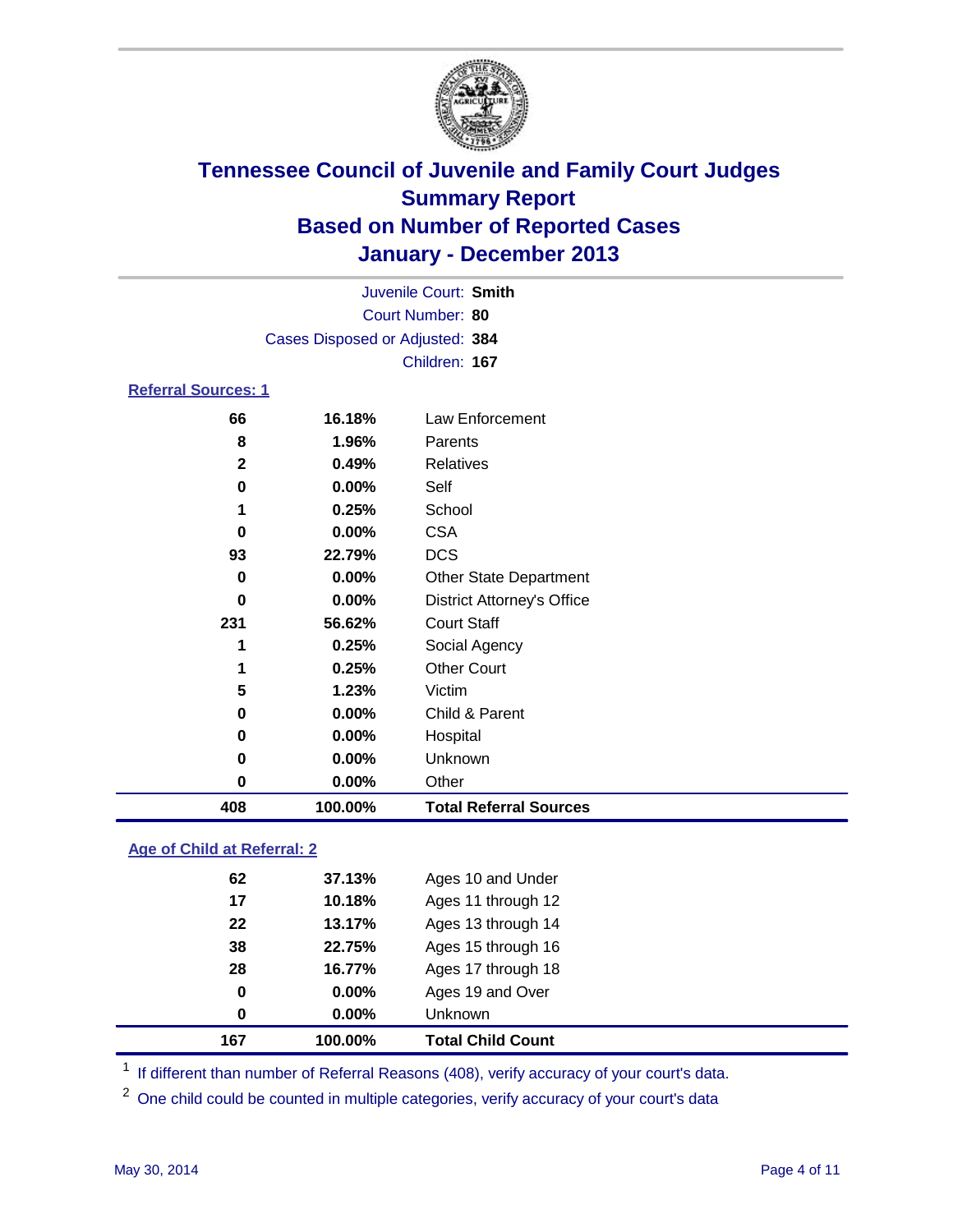

|                                         |                                 | Juvenile Court: Smith    |
|-----------------------------------------|---------------------------------|--------------------------|
|                                         |                                 | Court Number: 80         |
|                                         | Cases Disposed or Adjusted: 384 |                          |
|                                         |                                 | Children: 167            |
| Sex of Child: 1                         |                                 |                          |
| 89                                      | 53.29%                          | Male                     |
| 78                                      | 46.71%                          | Female                   |
| $\bf{0}$                                | 0.00%                           | Unknown                  |
| 167                                     | 100.00%                         | <b>Total Child Count</b> |
| Race of Child: 1                        |                                 |                          |
| 138                                     | 82.63%                          | White                    |
| 16                                      | 9.58%                           | African American         |
| $\bf{0}$                                | 0.00%                           | Native American          |
| $\mathbf 0$                             | 0.00%                           | Asian                    |
| 11                                      | 6.59%                           | Mixed                    |
| $\mathbf{2}$                            | 1.20%                           | Unknown                  |
| 167                                     | 100.00%                         | <b>Total Child Count</b> |
| <b>Hispanic Origin: 1</b>               |                                 |                          |
| 10                                      | 5.99%                           | Yes                      |
| 154                                     | 92.22%                          | <b>No</b>                |
| 3                                       | 1.80%                           | Unknown                  |
| 167                                     | 100.00%                         | <b>Total Child Count</b> |
| <b>School Enrollment of Children: 1</b> |                                 |                          |
| 97                                      | 58.08%                          | Yes                      |
| 24                                      | 14.37%                          | <b>No</b>                |
| 46                                      | 27.54%                          | Unknown                  |
| 167                                     | 100.00%                         | <b>Total Child Count</b> |

One child could be counted in multiple categories, verify accuracy of your court's data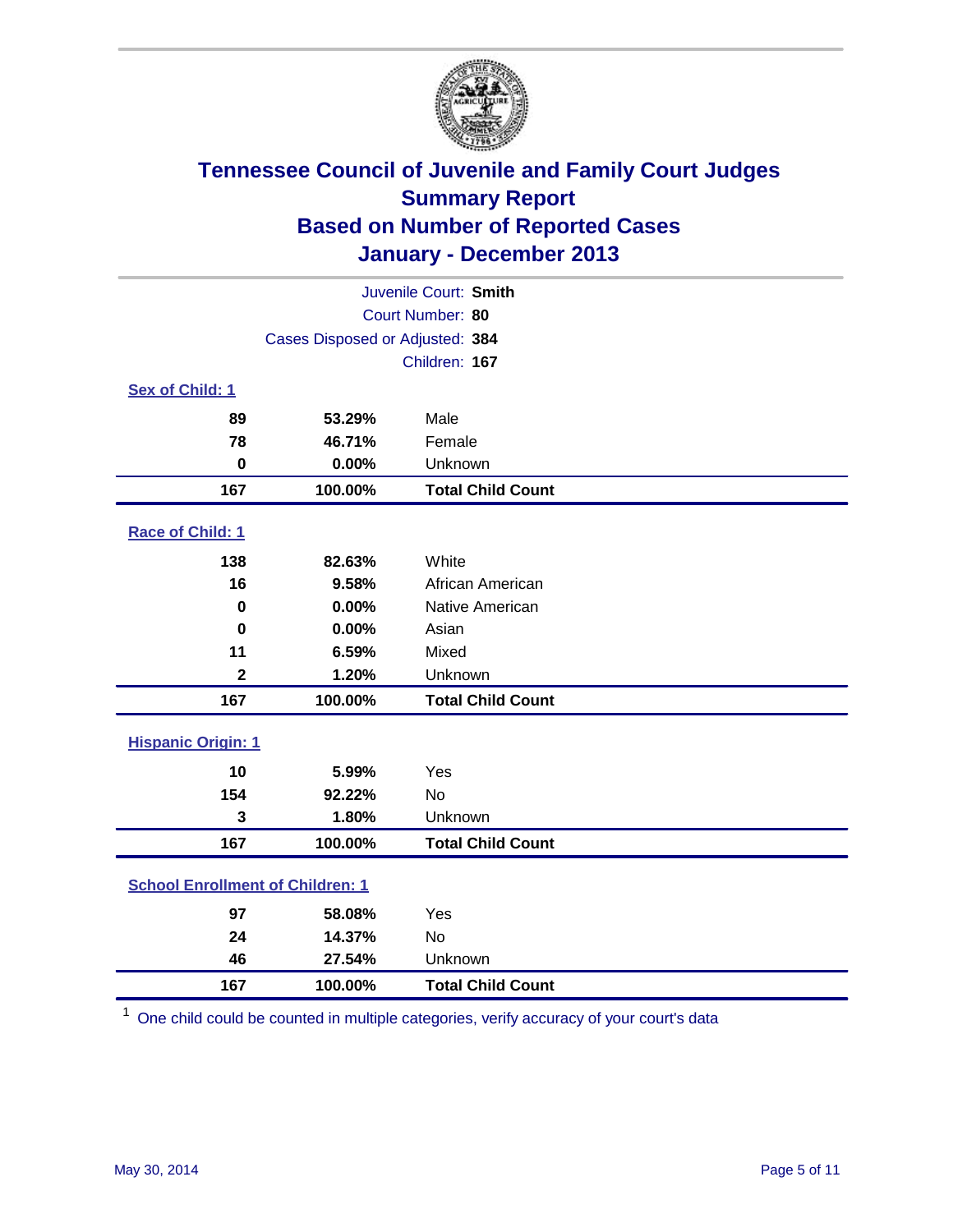

Court Number: **80** Juvenile Court: **Smith** Cases Disposed or Adjusted: **384** Children: **167**

### **Living Arrangement of Child at Time of Referral: 1**

| 167          | 100.00%  | <b>Total Child Count</b>     |
|--------------|----------|------------------------------|
| 3            | 1.80%    | Other                        |
| 15           | 8.98%    | Unknown                      |
| 1            | 0.60%    | Independent                  |
| 0            | $0.00\%$ | In an Institution            |
| 2            | 1.20%    | In a Residential Center      |
| 1            | 0.60%    | In a Group Home              |
| 29           | 17.37%   | With Foster Family           |
| $\mathbf{2}$ | 1.20%    | <b>With Adoptive Parents</b> |
| 19           | 11.38%   | <b>With Relatives</b>        |
| 12           | 7.19%    | With Father                  |
| 48           | 28.74%   | With Mother                  |
| 16           | 9.58%    | With Mother and Stepfather   |
| 1            | $0.60\%$ | With Father and Stepmother   |
| 18           | 10.78%   | With Both Biological Parents |
|              |          |                              |

### **Type of Detention: 2**

| 384 | 100.00%  | <b>Total Detention Count</b> |  |
|-----|----------|------------------------------|--|
| 0   | 0.00%    | Other                        |  |
| 382 | 99.48%   | Does Not Apply               |  |
| 1   | 0.26%    | <b>Unknown</b>               |  |
| 0   | $0.00\%$ | <b>Psychiatric Hospital</b>  |  |
| 0   | 0.00%    | Jail - No Separation         |  |
| 1   | 0.26%    | Jail - Partial Separation    |  |
| 0   | $0.00\%$ | Jail - Complete Separation   |  |
| 0   | 0.00%    | Juvenile Detention Facility  |  |
| 0   | 0.00%    | Non-Secure Placement         |  |
|     |          |                              |  |

<sup>1</sup> One child could be counted in multiple categories, verify accuracy of your court's data

<sup>2</sup> If different than number of Cases (384) verify accuracy of your court's data.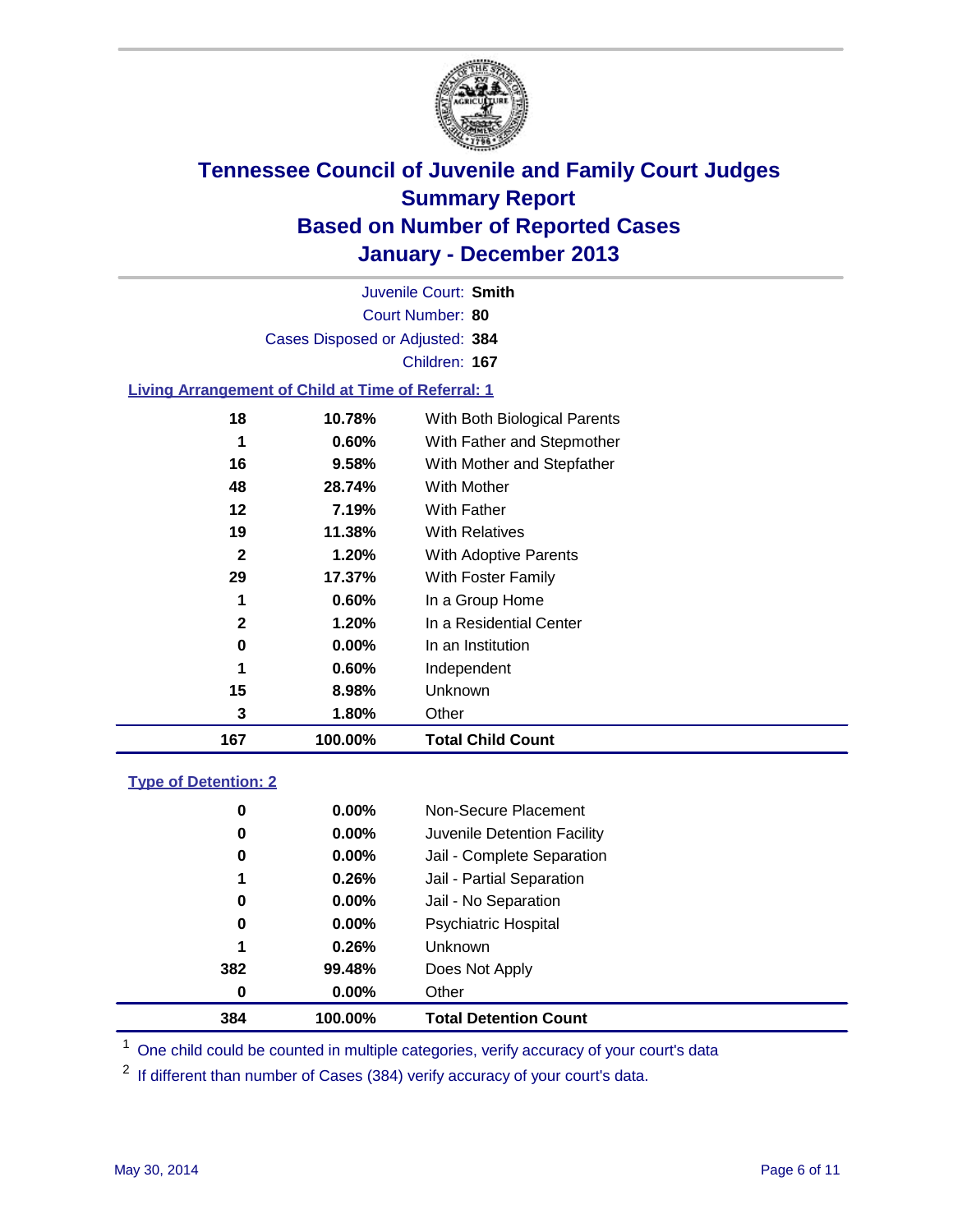

|                                                    |                                 | Juvenile Court: Smith                |
|----------------------------------------------------|---------------------------------|--------------------------------------|
|                                                    |                                 | Court Number: 80                     |
|                                                    | Cases Disposed or Adjusted: 384 |                                      |
|                                                    |                                 | Children: 167                        |
| <b>Placement After Secure Detention Hearing: 1</b> |                                 |                                      |
| 0                                                  | 0.00%                           | Returned to Prior Living Arrangement |
| 0                                                  | 0.00%                           | Juvenile Detention Facility          |
| 0                                                  | 0.00%                           | Jail                                 |
| 1                                                  | 0.26%                           | Shelter / Group Home                 |
| 0                                                  | 0.00%                           | <b>Foster Family Home</b>            |
| 0                                                  | 0.00%                           | <b>Psychiatric Hospital</b>          |
|                                                    | 0.26%                           | Unknown                              |
| 382                                                | 99.48%                          | Does Not Apply                       |
| 0                                                  | 0.00%                           | Other                                |
| 384                                                | 100.00%                         | <b>Total Placement Count</b>         |
|                                                    |                                 |                                      |
| <b>Intake Actions: 2</b>                           |                                 |                                      |
| 160                                                | 39.22%                          | <b>Petition Filed</b>                |
| 3                                                  | 0.74%                           | <b>Motion Filed</b>                  |
| 14                                                 | 3.43%                           | <b>Citation Processed</b>            |
| 1                                                  | 0.25%                           | Notification of Paternity Processed  |
| 230                                                | 56.37%                          | Scheduling of Judicial Review        |
| 0                                                  | 0.00%                           | Scheduling of Administrative Review  |
| 0                                                  | 0.00%                           | Scheduling of Foster Care Review     |
| 0                                                  | 0.00%                           | Unknown                              |
| 0                                                  | 0.00%                           | Does Not Apply                       |
| 0                                                  | 0.00%                           | Other                                |
| 408                                                | 100.00%                         | <b>Total Intake Count</b>            |

<sup>1</sup> If different than number of Cases (384) verify accuracy of your court's data.

<sup>2</sup> If different than number of Referral Reasons (408), verify accuracy of your court's data.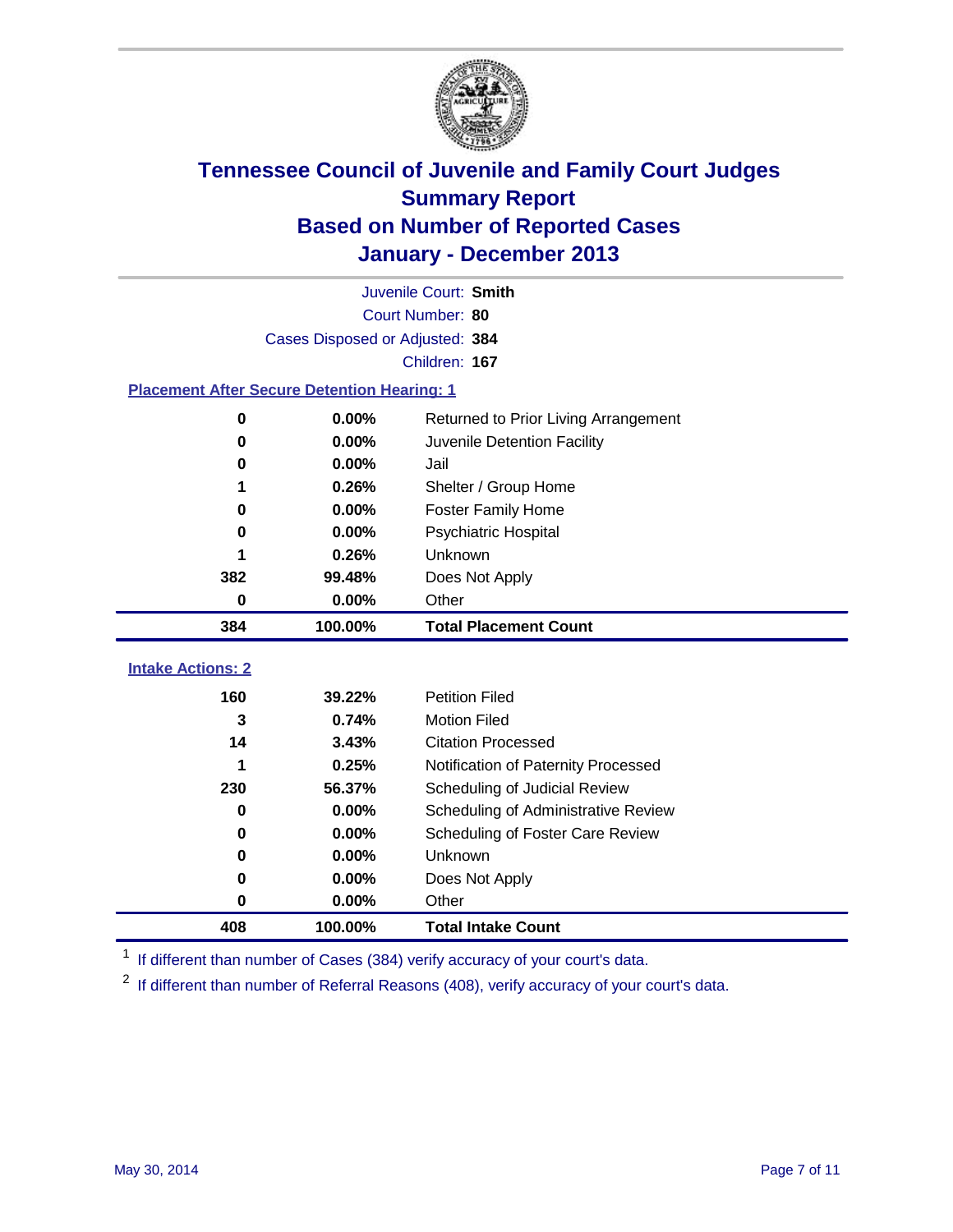

Court Number: **80** Juvenile Court: **Smith** Cases Disposed or Adjusted: **384** Children: **167**

### **Last Grade Completed by Child: 1**

| 26          | 15.57%  | Too Young for School     |
|-------------|---------|--------------------------|
| $\bf{0}$    | 0.00%   | Preschool                |
| 0           | 0.00%   | Kindergarten             |
| 0           | 0.00%   | 1st Grade                |
| 0           | 0.00%   | 2nd Grade                |
| 1           | 0.60%   | 3rd Grade                |
| 4           | 2.40%   | 4th Grade                |
| 8           | 4.79%   | 5th Grade                |
| 8           | 4.79%   | 6th Grade                |
| 4           | 2.40%   | 7th Grade                |
| 10          | 5.99%   | 8th Grade                |
| 18          | 10.78%  | 9th Grade                |
| 17          | 10.18%  | 10th Grade               |
| 11          | 6.59%   | 11th Grade               |
| $\mathbf 0$ | 0.00%   | 12th Grade               |
| 0           | 0.00%   | Non-Graded Special Ed    |
| 0           | 0.00%   | <b>GED</b>               |
| 0           | 0.00%   | Graduated                |
| 0           | 0.00%   | Never Attended School    |
| 60          | 35.93%  | Unknown                  |
| $\bf{0}$    | 0.00%   | Other                    |
| 167         | 100.00% | <b>Total Child Count</b> |

| <b>Enrolled in Special Education: 1</b> |
|-----------------------------------------|
|                                         |

| 167 | 100.00% | <b>Total Child Count</b> |  |
|-----|---------|--------------------------|--|
| 83  | 49.70%  | Unknown                  |  |
| 74  | 44.31%  | No                       |  |
| 10  | 5.99%   | Yes                      |  |
|     |         |                          |  |

One child could be counted in multiple categories, verify accuracy of your court's data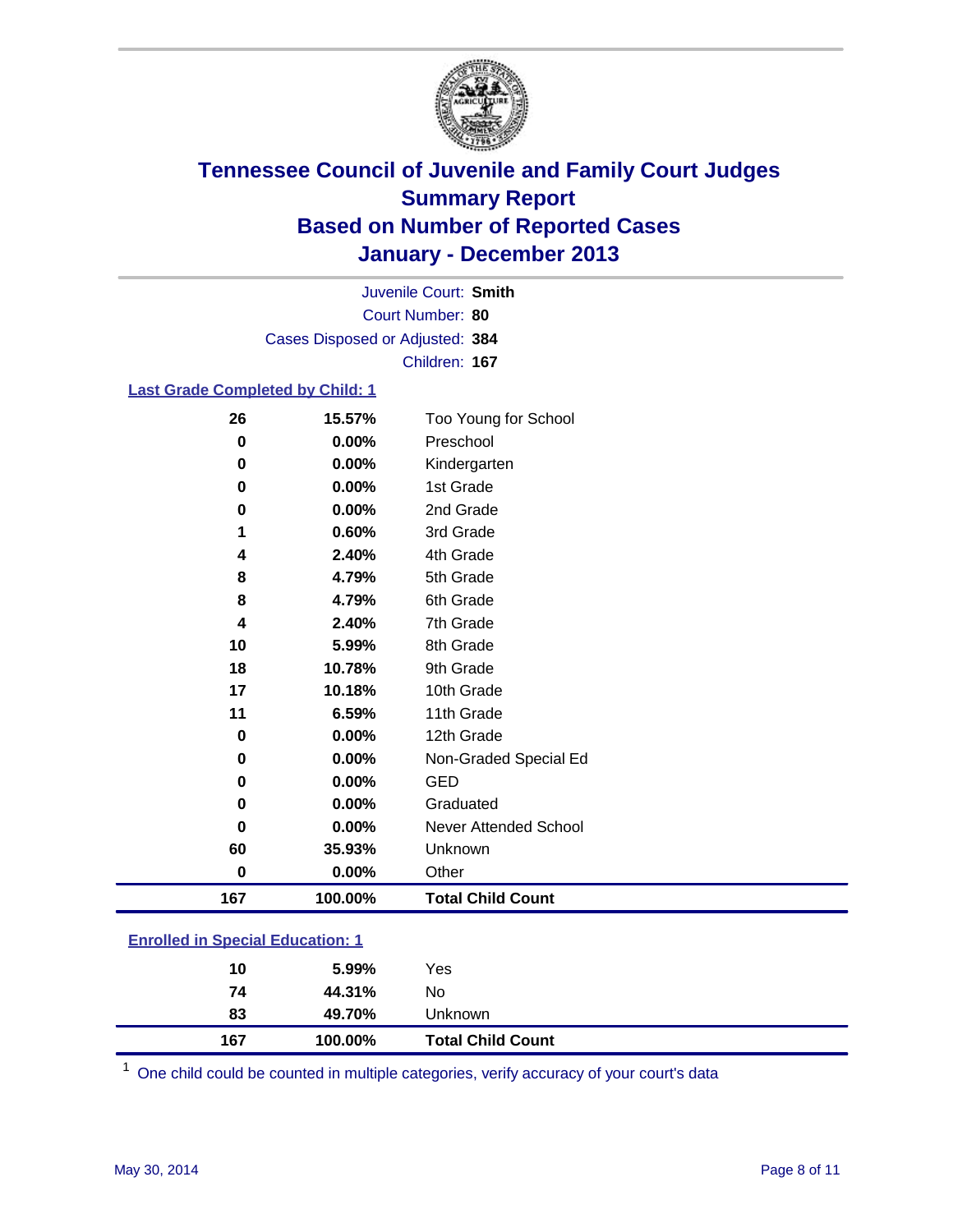

|                              |                                 | Juvenile Court: Smith     |
|------------------------------|---------------------------------|---------------------------|
|                              |                                 | Court Number: 80          |
|                              | Cases Disposed or Adjusted: 384 |                           |
|                              |                                 | Children: 167             |
| <b>Action Executed By: 1</b> |                                 |                           |
| 408                          | 100.00%                         | Judge                     |
| 0                            | $0.00\%$                        | Magistrate                |
| 0                            | $0.00\%$                        | <b>YSO</b>                |
| 0                            | $0.00\%$                        | Other                     |
| 0                            | $0.00\%$                        | Unknown                   |
| 408                          | 100.00%                         | <b>Total Action Count</b> |

### **Formal / Informal Actions: 1**

| 40  | $9.80\%$ | Dismissed                                        |
|-----|----------|--------------------------------------------------|
| 1   | 0.25%    | Retired / Nolle Prosequi                         |
| 45  | 11.03%   | <b>Complaint Substantiated Delinquent</b>        |
| 10  | 2.45%    | <b>Complaint Substantiated Status Offender</b>   |
| 27  | 6.62%    | <b>Complaint Substantiated Dependent/Neglect</b> |
| 2   | 0.49%    | <b>Complaint Substantiated Abused</b>            |
| 0   | $0.00\%$ | <b>Complaint Substantiated Mentally III</b>      |
| 1   | 0.25%    | Informal Adjustment                              |
| 11  | 2.70%    | <b>Pretrial Diversion</b>                        |
| 0   | $0.00\%$ | <b>Transfer to Adult Court Hearing</b>           |
| 0   | $0.00\%$ | Charges Cleared by Transfer to Adult Court       |
| 0   | $0.00\%$ | <b>Special Proceeding</b>                        |
| 46  | 11.27%   | <b>Review Concluded</b>                          |
| 221 | 54.17%   | Case Held Open                                   |
| 4   | 0.98%    | Other                                            |
| 0   | $0.00\%$ | <b>Unknown</b>                                   |
| 408 | 100.00%  | <b>Total Action Count</b>                        |

<sup>1</sup> If different than number of Referral Reasons (408), verify accuracy of your court's data.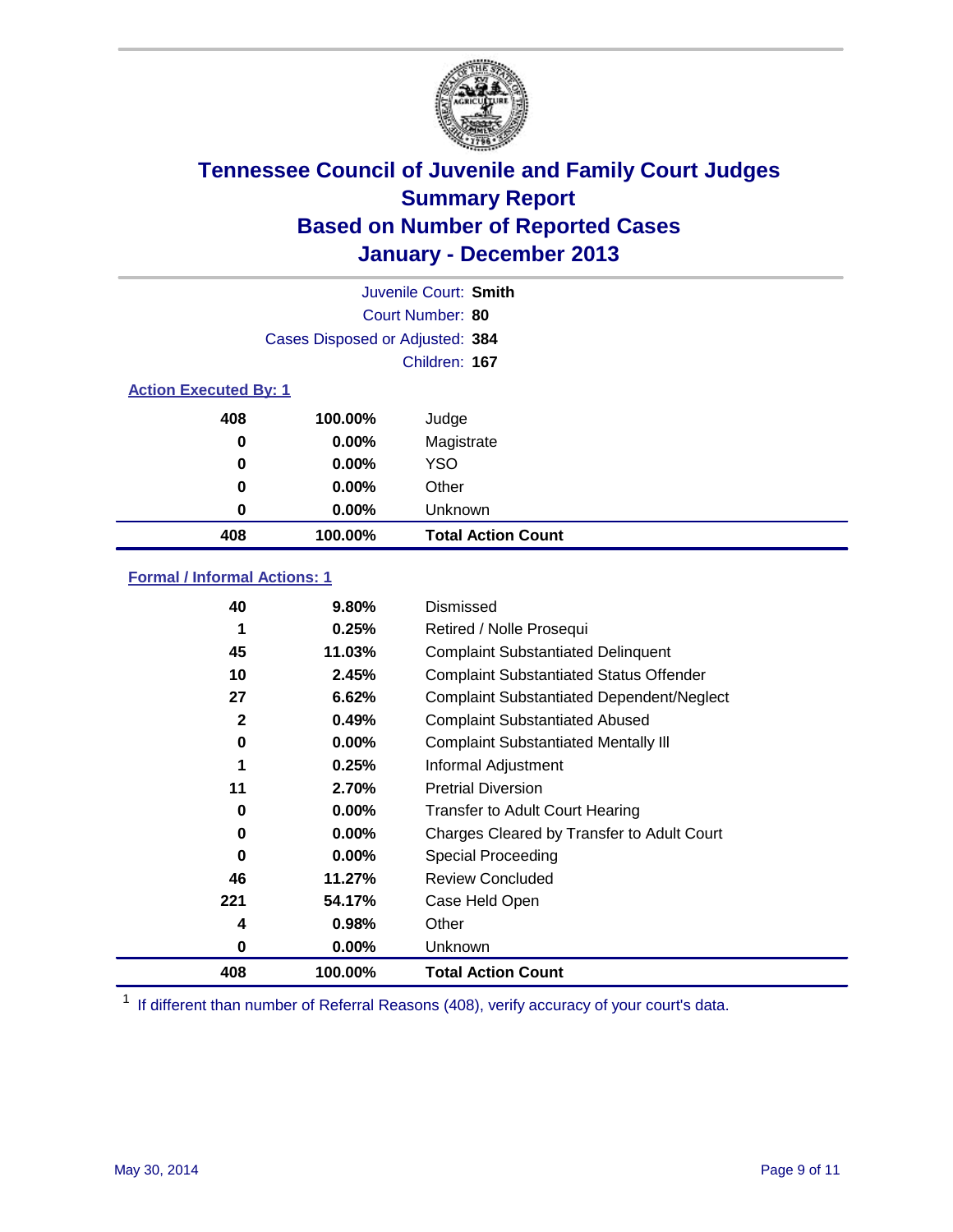

|                       |                                 | Juvenile Court: Smith                                 |
|-----------------------|---------------------------------|-------------------------------------------------------|
|                       |                                 | Court Number: 80                                      |
|                       | Cases Disposed or Adjusted: 384 |                                                       |
|                       |                                 | Children: 167                                         |
| <b>Case Outcomes:</b> |                                 | There can be multiple outcomes for one child or case. |
| 50                    | 10.04%                          | Case Dismissed                                        |
| 39                    | 7.83%                           | Case Retired or Nolle Prosequi                        |
| 0                     | 0.00%                           | Warned / Counseled                                    |
| 289                   | 58.03%                          | Held Open For Review                                  |
| 8                     | 1.61%                           | Supervision / Probation to Juvenile Court             |
| 0                     | 0.00%                           | <b>Probation to Parents</b>                           |
| 17                    | 3.41%                           | Referral to Another Entity for Supervision / Service  |
| 9                     | 1.81%                           | Referred for Mental Health Counseling                 |
| 12                    | 2.41%                           | Referred for Alcohol and Drug Counseling              |
| 0                     | 0.00%                           | <b>Referred to Alternative School</b>                 |
| 0                     | 0.00%                           | Referred to Private Child Agency                      |
| 0                     | 0.00%                           | Referred to Defensive Driving School                  |
| 0                     | 0.00%                           | Referred to Alcohol Safety School                     |
| 11                    | 2.21%                           | Referred to Juvenile Court Education-Based Program    |
| 0                     | 0.00%                           | Driver's License Held Informally                      |
| 0                     | 0.00%                           | <b>Voluntary Placement with DMHMR</b>                 |
| 0                     | 0.00%                           | <b>Private Mental Health Placement</b>                |
| 0                     | 0.00%                           | <b>Private MR Placement</b>                           |
| 0                     | 0.00%                           | Placement with City/County Agency/Facility            |
| 0                     | 0.00%                           | Placement with Relative / Other Individual            |
| 1                     | 0.20%                           | Fine                                                  |
| 15                    | 3.01%                           | <b>Public Service</b>                                 |
| 7                     | 1.41%                           | Restitution                                           |
| 0                     | 0.00%                           | <b>Runaway Returned</b>                               |
| 8                     | 1.61%                           | No Contact Order                                      |
| 0                     | 0.00%                           | Injunction Other than No Contact Order                |
| 0                     | 0.00%                           | <b>House Arrest</b>                                   |
| 0                     | 0.00%                           | <b>Court Defined Curfew</b>                           |
| 0                     | 0.00%                           | Dismissed from Informal Adjustment                    |
| 0                     | 0.00%                           | <b>Dismissed from Pretrial Diversion</b>              |
| 0                     | 0.00%                           | Released from Probation                               |
| 0                     | 0.00%                           | <b>Transferred to Adult Court</b>                     |
| 0                     | $0.00\%$                        | <b>DMHMR Involuntary Commitment</b>                   |